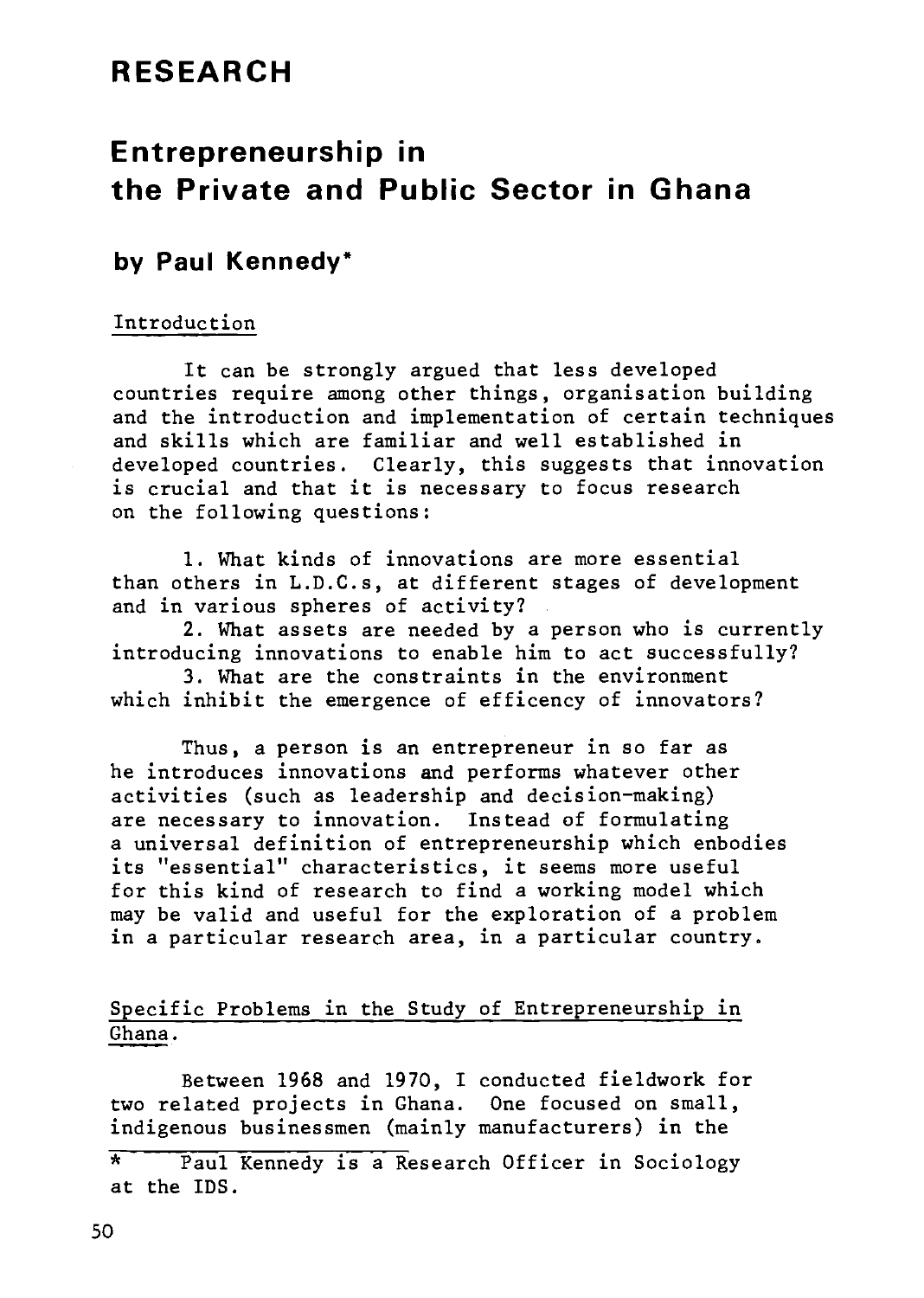private sector and the other looked at managers in a number of industrial, state corporations set up under the Nkrumah regime. In this study of entrepreneurship I concentrated on three main areas of theoretical and practical interest.

Firstly, there was the question of definition: What does entrepreneurship involve and how should it be defined so as.to provide useful insights in a West African context. It is pointless in this context to think of entrepreneurship in terms of original innovation, as Schumpeter suggested, and to regard the entrepreneur as synonymous with the private businessman. Both of these engender serious limitations in the use of the term entrepreneurship, in addition to the conceptual confusion caused by identifying the entrepreneur with a position per se. Original innovation as the making of entirely new combinations in the techniques of business management has no meaning in L.D.C.s where the main task of business leaders involves imitating and implementing procedures that are already standard business practise in developed countries. Imitative innovation is no less difficult and risky to carry through in L.D.C.s, than vas the original innovation in the developed countries.

It is necessary to see the importance of innovation in a much wider sense. Although the quality of management among both private businessmen and public managers in Ghana is usually low, my research indicated that it need not be too difficult to improve this situation. Improvement may be achieved by a process of trial and error, or with ehe help of various technical agencies, or through the careful application of skills and knowledge learned in large expatriate organisations. Many businessmen and managers successfully introduced standard techniques of business organisation and administration including proper cost accounting techniques, machinery maintenance schedules, procedures for recording the flow of materials at all points in the production process, work incentive schemes and so on. It takes a forceful and "enterprising" man at ehe top to introduce these procedures in the first place, but once they have become routine essentially impersonal, "built-in" controls can work very well. It is much more difficult to create patterns of social interaction which can provide a basis for the following:

1. the high degree of organisational interdependence between firms which is necessary in the modern sector of an economy;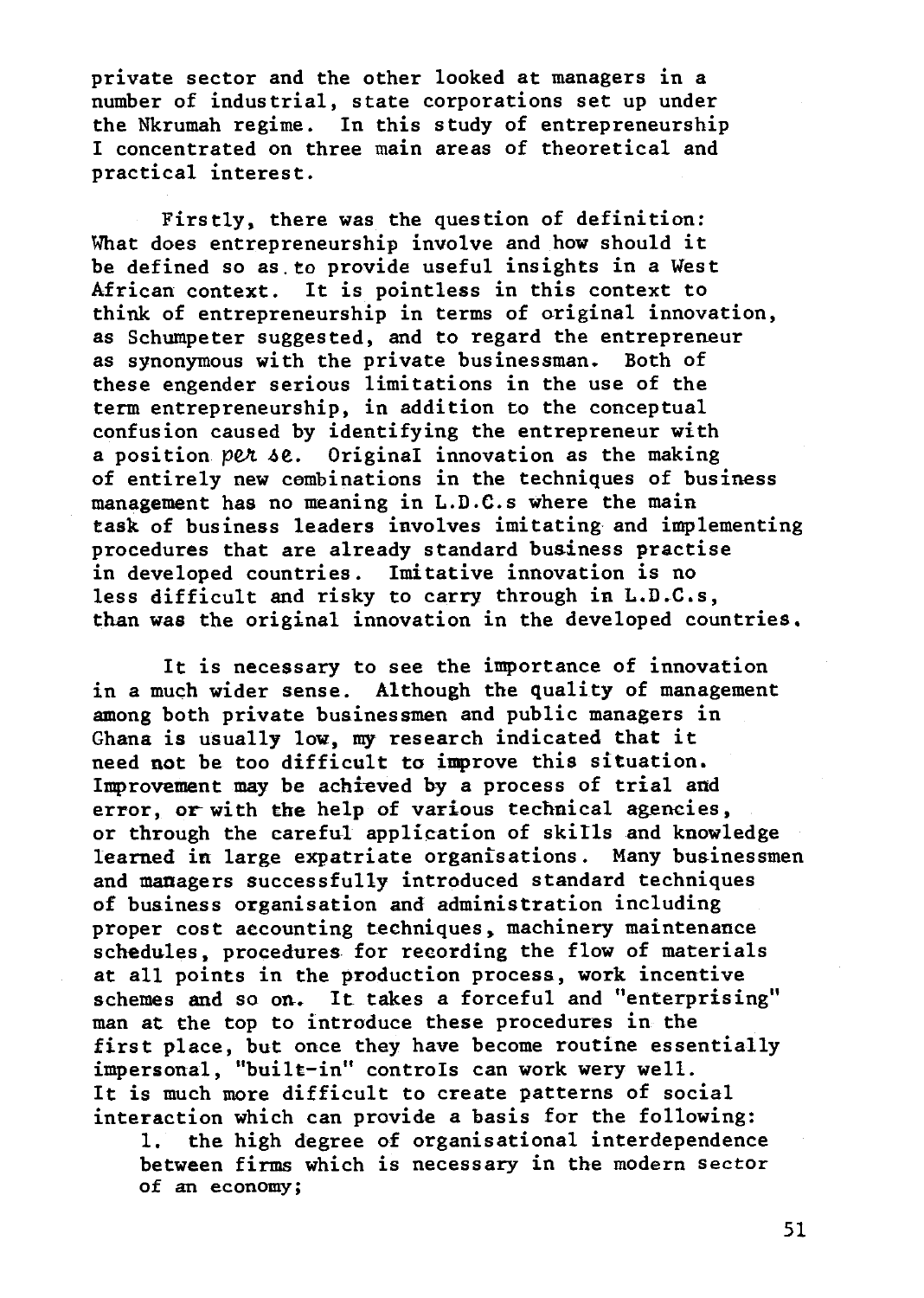the need for mutual co-operation and problem solving involving joint effort;<br>3. the need to delegate author the need to delegate authority, implementing impersonal leadership, making decisions on the basis of expertise and compromise etc - which arise in the modern firm.

Innovation in the sense of creating new patterns of social interaction is more difficult to achieve because it involves changing relationships between human beings rather than introducing man/schedule and man/machine relationships. There was usually little or no precedent in traditional society for the role behaviour and kind of social interaction which appears to be necessary for running modern organisations. Not only is innovation in this sense more difficult to undertake but it is probably more important to the creation of viable modern organisations in L.D.C.s. Also, it seems that innovation in the wider sense of organisation-building, must be understood not only in terms of the entrepreneurial response of managers in both the public and private sectors of production-oriented organisations, but probably as a response that needs to be made by leaders in nonbusiness organisations in government administration as well.

The second area of concern in research was the question of the nature of the constraints operating on businessmen and managers and on their entrepreneurial endeavour; the factors affecting the quality of the entrepreneurial response in the working environment. It is more important to ask this question than why certain people became businessmen and managers in the first place. Similarly, it is more useful to try to discover how businessmen behave and why they do or do not evince an entrepreneurial response -- to look at the interaction between a businessman and the environment in which he finds himself -- than to examine the effects of personality characteristics and internalised values on his behaviour.

Briefly, there are four main kinds of constraints likely to affect the behaviour of businessmen entrepreneurs.

Firstly, there are the constraints imposed by the economic environment:

- the level of market demand, the availability  $1<sup>1</sup>$
- of foreign exchange, and government fiscal policy; and
- 2. the businessman's ability to obtain access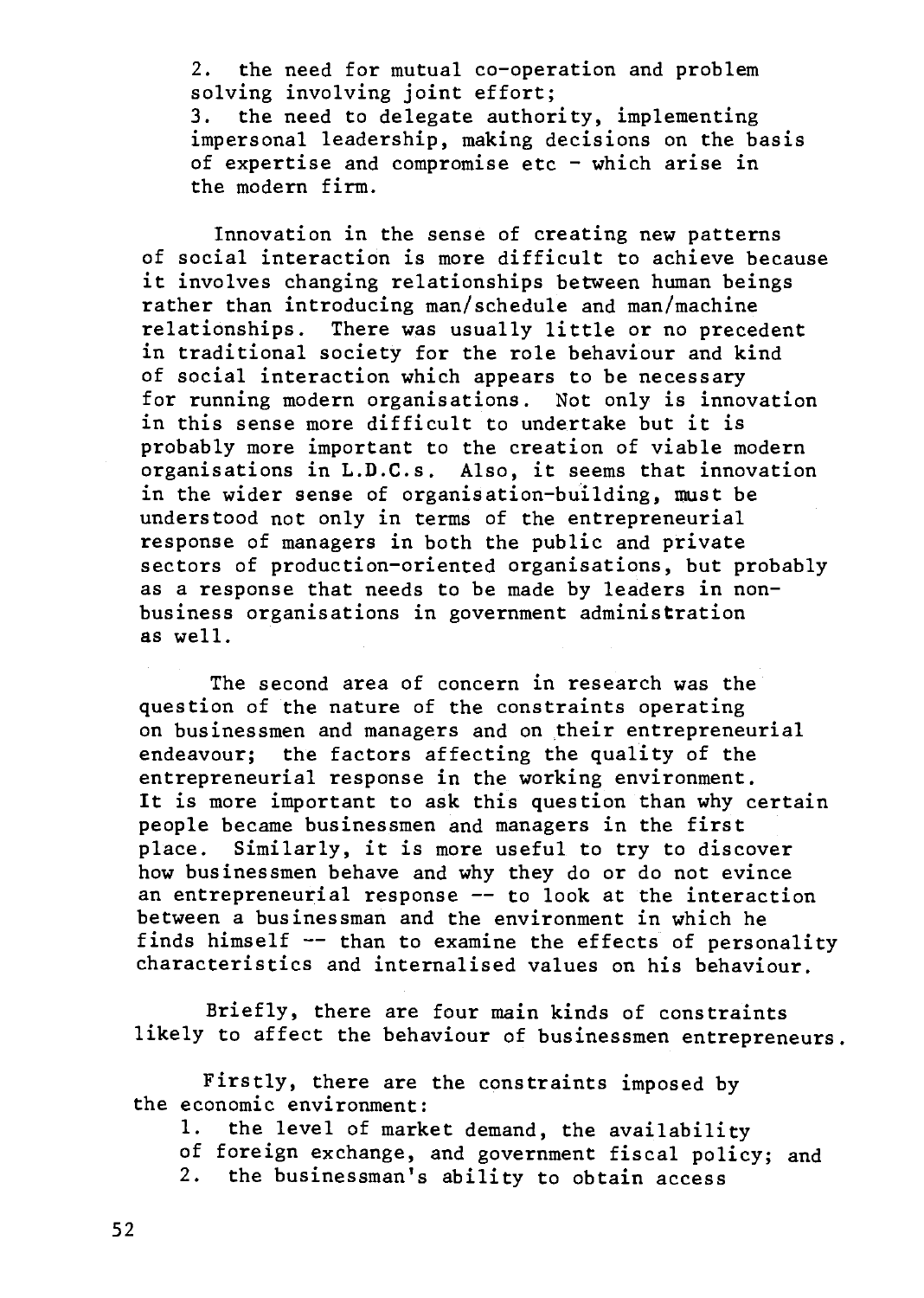to credit, loans, technical assistance and skilled labour.

In this case, my own research (and the research of other social scientists working in this field) suggests that the importance of these factors, especially the supply of capital, can be overemphasised. The private or public businessman with an "enterprising" flair will find ways to surmount some of these problems.

Secondly, there are the constraints operating in the environment of the businessman created by:

1. his dependence on government officials (for licences, advisory and technical services, information, a share of foreign currency, for example) with all the possibilities this creates for delay, interference and corruption, and

2. his dependence on the policies and activities of politicians and politics in general.

In the context of politics, it is clear that in Ghana indigenous businessmen had to face a number of obstacles created by political leaders and were given few advantages compared to other groups in society until the present regime obtained power in August 1969. This present regime was given considerable electoral support by Ghanaian businessmen both individually and in associations. But, although these businessmen "bought" the important changes that have been made on their behalf by the present politicians since the election, at the same time, the politicians remain ambivalent in their attitute towards them. By contrast, the state corporations set up during the Nkrumah period, suffered severely from the interference in their affairs by politicians and party officials. Unqualified political appointees were frequently placed in control of these corporations whose room for manoever was severely limited both in terms of the authority they could exert over their subordinates and their ability to perceive what changes had to be made. Interference in the day-to-day running of these corporations also created widespread uncertainty, undermined the operation of incentives since rewards bore little relationship to effort, and paralysed the possibility of decisionmaking. Thus, the constraints affecting businessmen from outside organisations clearly had a marked affect.

There are constraints affecting the businessman which operate within the organisation itself:

1. the distrust of impersonal authority and the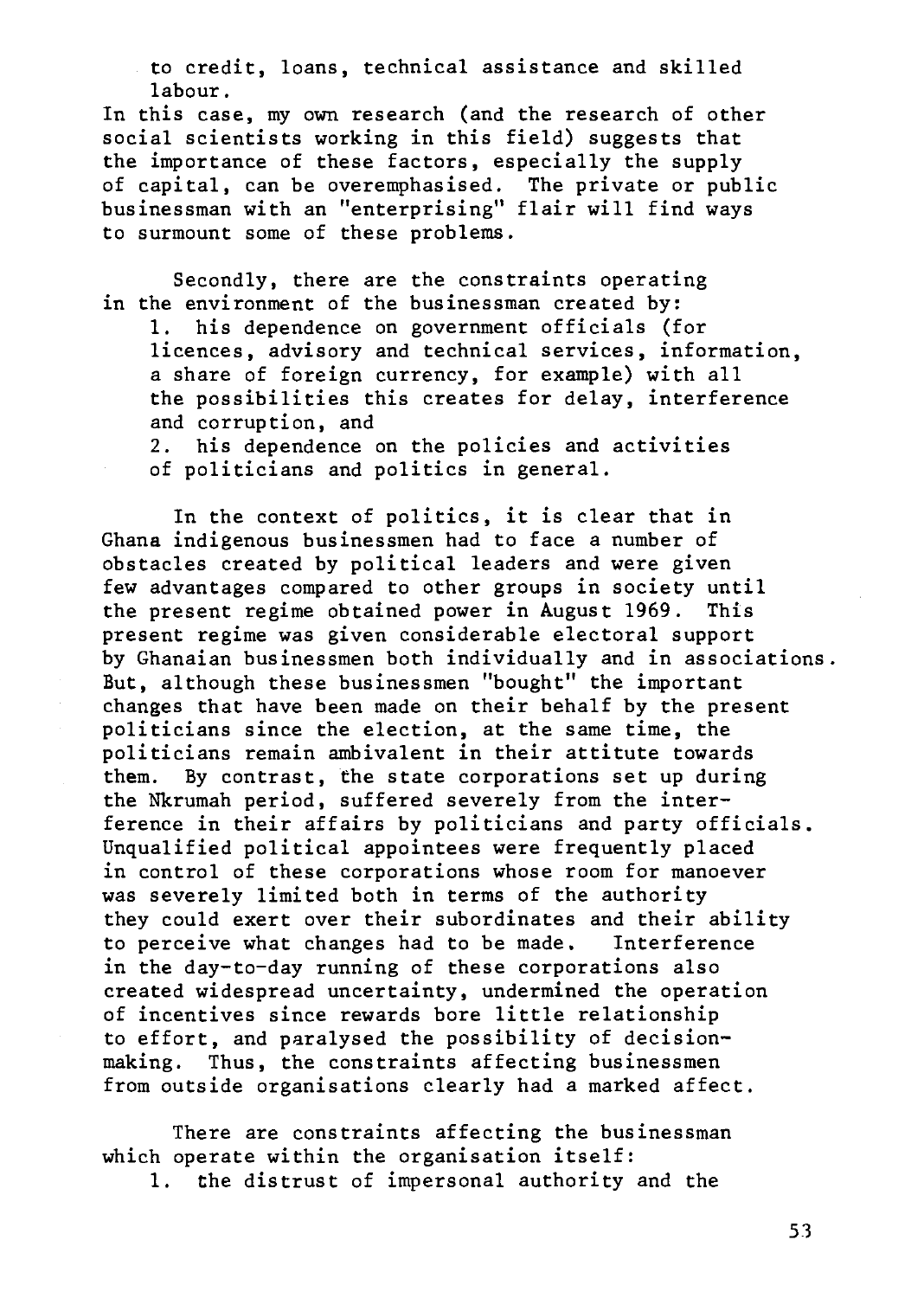widespread desire to "personalise" relationships and create a private "hot line" with the top man which by-passes middle-level supervisors and overloads the communication network at the top; the unwillingness to trust subordinates to whom authority can be delegated or to form co-operative relationships with outsiders who can supply capital; the influence of outside loyalties on organisational  $3.$ decision-making form family pressures or other primary group ties.

Lastly, there are constraints on the businessman which relate to his own personal experience, training, motivation and values. The private businessman may bring to his firm long experience in trade or craftsmanship which enables him to solve some of the early problems in the growth of his firm, including the training selected for his employees. But at the same time, he may be more interested in making "quick" profits than in building up a large organisation, and, acting in a perfectly rational way from the point of view of achieving the greatest possible economic gain with the maximum of long-term security. He may, for example, invest his profits in real estate, and a proliferation of small, inefficient businesses. In the public corporation, given the almost complete dependence -- for change and decision-making -- on the top man, it is essential that someone is appointed to this position, who possesses integrity, who has learned how to play modern organisational roles and to act in terms of impersonal authority relations in addition to possessing the relevant technical qualifications. The top man who lacks these assets will have neither the moral authority to resist pressures from outside nor the support from his employees for the introduction of changes necessary to the creation of a profitable organisation.

The third area of enquiry in the research was concerned with what factors affect the supply of businessmen/entrepreneurs. In particular, I was interested in whether it is possible to explain:

who responds to the opportunities for business and entrepreneurial endeavour; and their comparative success, in terms of the structure of constraints and opportunities operating in the environment.

If it is possible to observe that some clusters of factors have a greater effect than others in moulding the response